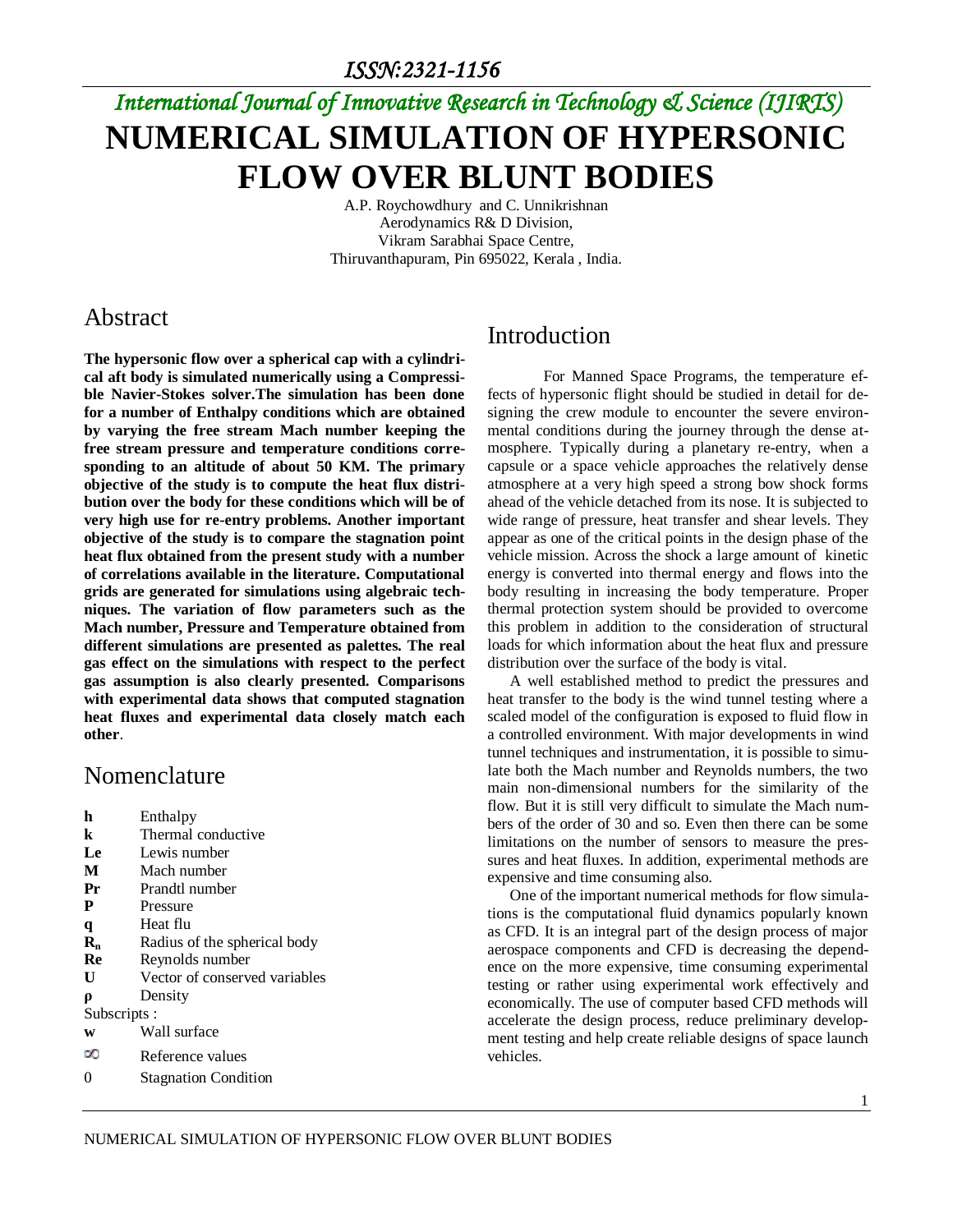## *International Journal of Innovative Research in Technology & Science (IJIRTS)*

In the present work a compressible viscous finite volume based CFD code UNS2D, described in detail in Ref. [1], is used to simulate the hypersonic flow over a blunt axisymmetric body at a number of enthalpy conditions. The output from the code, mainly heat flux distribution and pressure distribution is graphically presented. The flow field parameters such as Mach number, pressure and temperature in the flow field is also presented in the form of palettes. The computed stagnation heat flux is compared with a number of correlations available in literature.

For a perfect gas the thermodynamics properties like the specific heat coefficients are assumed to be constant and the transport properties viscosity and thermal conductivity are calculated assuming they are functions of temperature only for which Sutherland formula can be used. This assumption is valid only when the total temperature is below about 2000 K and when the temperatures exceed these values the high temperature gas effects should be considered and an equilibrium air flow computations has to be done. In the present study, the thermodynamics properties are given as a function of density and internal energy and suitable curve fits available in literature [2] are used. Similarly the transport properties are also computed in using suitable curve fits available in literature [3].

In the finite volume method, the computational domain is subdivided into a network of meshes of finite volumes and the governing equations of fluid dynamics are used in integral form. The unknown vector U is required at the centroids of finite volume while the fluxes are required at the cell faces. The flux calculations are done in two stages. The convective part of the flux is evaluated by using up winding scheme for which the Van Leers flux vector splitting method is used. Up winding schemes are numerical techniques for solving the flow equations which will be consistent with the velocity and direction with which information propagates throughout the flow field. To calculate the flux crossing each boundary, the solution vector U is to be evaluated on both sides of the cell surface which can be obtained either by forward or backward extrapolation.

 A Monotonic Upstream-Centered Scheme for Conservation Laws (MUSCL) -type approach is employed for the evaluation of the fluxes at the cell interfaces. The Van Albada limiter is used to avoid spurious oscillations of the solution. For calculations of split convective fluxes, the values of the primary variables at the cell face are needed. The cell face values are obtained by forward extrapolation (- ) or by backward extrapolation (+). Several types of discretization can be obtained by using different values of  $K_1$  and  $K_2$  [Ref. 1] so as to control the degree of up-winding. In the equation [1],  $\varphi$ (R) is the limiter employed which is needed in flows involving shocks. The inviscid convective part of

fluxes at the cell interface are according to Van Leer's flux vector scheme.

### Boundary Conditions

Proper boundary conditions are to be used for getting the correct realistic solutions. In fact boundary conditions are the critical features driving the solution to the appropriate physical values. The following boundary conditions are used in this problem.

- At solid surface: no-slip boundary condition is employed which means that the velocity on the wall is stationary for a non-moving solid surface. An isothermal wall condition is used specifying the wall temperature as an input.
- At the downstream boundary: The flow variables are interpolated from inside cells if the flow is supersonic. If the flow is subsonic pressure boundary condition is used.
- At the inlet the free stream conditions are imposed.
- At the centre line, the symmetry boundary condition is employed.

## Grid Generation

Grid generation is one of the most important and first step in the Computational Fluid Dynamics. This involves mainly discretising the computational domain into a number of meshes or cells in an orderly fashion. Although it looks to be a trivial task for simple bodies, it is really a challenging task when a complex configuration is to be discretised.

One of the simplest methods to generate grids over relatively simple body configurations is the algebraic grid generation technique. The grid can be clustered near any region of interest by using suitable stretching parameters. The clustering of grids is necessary near the solid wall so as to capture the boundary layer properly. Also in regions where high flow gradients due to expansion and shock, the grids need to be clustered so as to capture the flow fields sharply. For the prediction of heat flux and shear stresses the first cell height from the solid walls will have to be in microns. The clustering of grids near the solid body are generated using the following formula

$$
h=\frac{s(r-1.0)}{(r^n-1.0)}
$$

where h is the first cell height, s is the distance, r is the stretching parameter and n is the number of divisions in that distance. The steps involved in the grid generation are:

- Defining the geometry and the coordinate system
- Defining the outer boundary which should be sufficiently away from body and there should not be much change in the flow field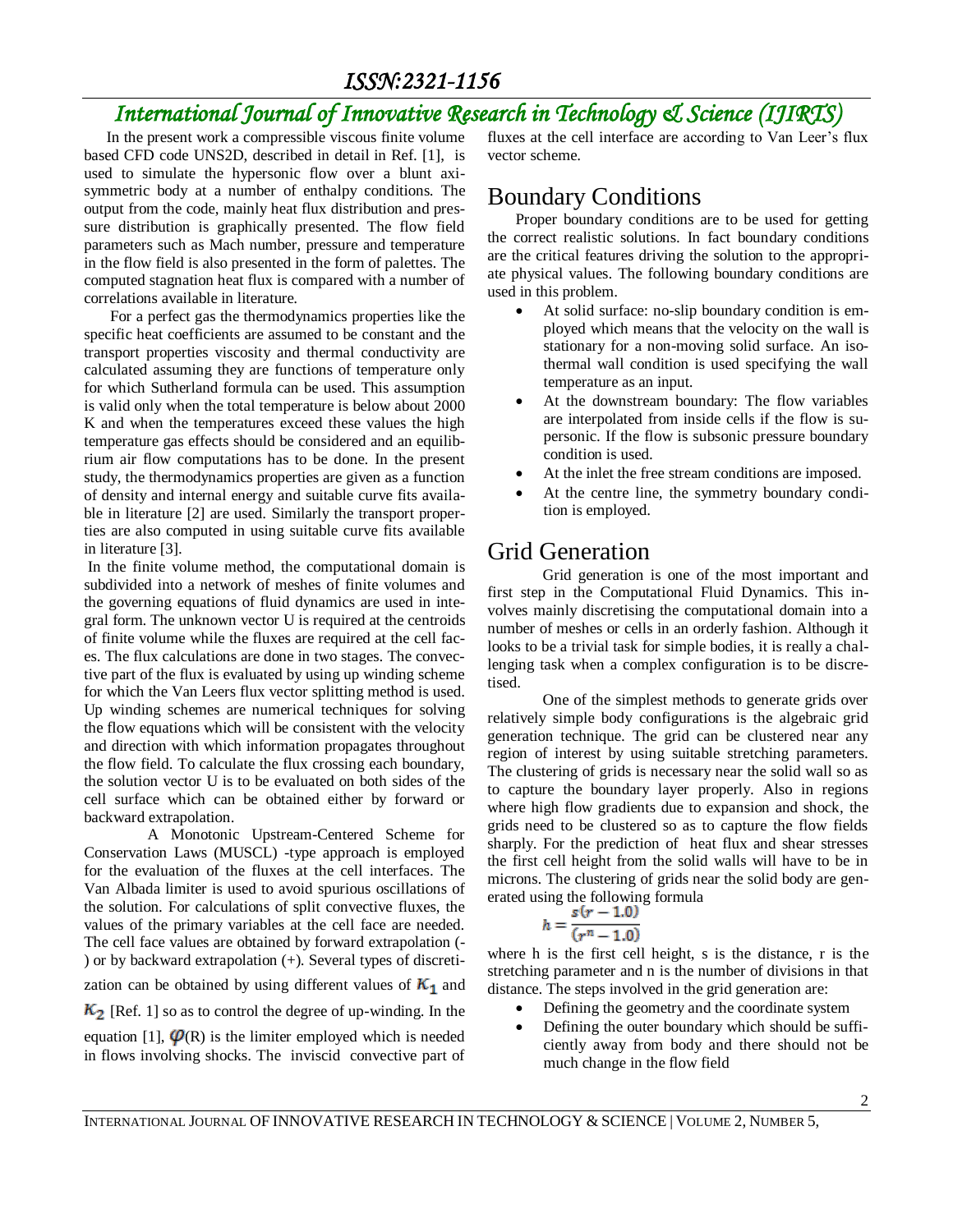## *International Journal of Innovative Research in Technology & Science(IJIRTS)*

- Choosing the regions of fine or coarse meshing. This includes regions near the solid walls where there will be strong gradients in velocities and temperatures because of boundary layer formation. The fine meshing is also needed in the regions where there is change in geometry.
- The selection of suitable stretching parameter to get the required clustering. As mentioned above a geometrical progression can be used for stretching the grids and the values can be adjusted for getting the required cell heights.

#### Stagnation Point Heat Flux

The heat transfer near the stagnation point of the nose cone (a blunt body, two-dimensional or axi-symmetric) is of primary importance for the thermal protection design when the body enters into a dense atmosphere with very high velocity. Generally for re-entry blunt bodies, the maximum heat transfer will be at the stagnation point and information about this is very essential. A lot of empirical relations based on experimental studies are available in literature for finding out the stagnation heat flux values. These values can be obtained if the incoming flow conditions are known. In the present study the heat flux values computed numerically is compared with a number of such empirical relations.

One of the early works on stagnation point heating has been made by Fay and Riddell and is still widely in use. The correlation, Ref.[5], is given by

$$
q_w = 0.76 \Pr^{0.6} (\rho_e \mu_e)^{0.4} (\rho_w \mu_w)^{0.1} (du_e/dx)^{0.5} (h_0 \cdot h_w) [1 - (Le^{0.52} - 1)(h_d/h_0)] \qquad (1)
$$

In the above two equations the subscript 'e' stands for values outside the boundary layer, 'w' for wall and '0' for stagnation conditions. The term in the square bracket accounts for the contribution of chemical reactions and  $h_d$  is the free stream per unit mass dissociation energy. All the quantities in the above equations are in SI units. The term du<sup>e</sup> /dx is calculated as

 $du_e/dx=R_n^{-1}[2(p_0.p_w)/p_0]^{0.5}$ 

Another expression given in Ref.[6] for stagnation heat flux is given by  $q_w = 1.83e^{-8}$ 

$$
R_n^{-0.5} \rho_\infty^{-0.5} V_\infty^{-3} (1-(h_w/h_0))
$$

with all the quantities radius in m, density in  $Kg/m<sup>3</sup>$ , velocity in m/s and enthalpy h in J/kg and  $q_w$  is in W/cm<sup>2</sup>.

Using the numerical results of Navier-Stokes code, De Fillipis [7] got a correlation for stagnation enthalpy  $h_0$  in the range of 2 to 39 MJ/Kg and given by<br> $\approx$  - 00 (**P** /**P**  $_{3}^{0.5}$  (**h h**  $_{3}^{1.17}$ )

$$
q_w = 90 (P_0/R_n)^{0.5} (h_0 \cdot h_w)^{1.17}
$$

 **(3)**

 **(2)**

where  $P_0$  is the stagnation pressure in atm and  $R_n$  is the nose radius body in cm and h enthalpy in MJ/Kg and  $q_w$  in  $W/cm<sup>2</sup>$ .

A somewhat similar expression for the stagnation heat flux, Ref.[8], is the one given by

**q**<sub>w</sub>=112.4 (P<sub>0</sub>/R<sub>n</sub>)<sup>0.5</sup> (h<sub>0</sub>·h<sub>w</sub>)

 **(4)**

where  $P_0$  is the stagnation pressure in atm and  $R_n$  is the nose radius body in cm and h enthalpy in MJ/Kg and  $q_w$  in  $W/cm<sup>2</sup>$ .

Another correlation given in Ref.[8], for the stagnation heat flux is

$$
q_{w} = 121.80868 (P_{0}/R_{n})^{0.5} h_{0}^{1.06696}
$$

 **(5)** where  $P_0$  is the stagnation pressure in atm and  $R_n$  is the nose radius body in cm and h enthalpy in MJ/Kg and  $q_w$  in  $W/cm<sup>2</sup>$ .

Sagnier and Verant, Ref. [9], has derived a correlation for the stagnation heat flux given by

**qw=23.787 (P0/Rn) 0.5 [(h0-hw)/RT]1.069**

$$
(6)
$$

Where T temperature is 273.15 K and R is the gas constant equal to 288.2 J/Kg K. In the above equation all the units are in SI units.

Another correlation for stagnation heat flux given in Ref.[10] is given by

$$
q_w = 11030 R_n^{-0.5} (\rho_\infty/\rho_{SL})^{0.5} (V_\infty/7950)^{3.15}
$$
 (7)

where density in  $Kg/m^3$ , velocity in m/s and radius in m and heat flux  $q_w$  in W/m<sup>2</sup>.

Zuppardi and Espisto [11] has recast the Fay-Riddell formula as follows

**q**<sub>w</sub> =(-20.555/h<sub>0∞</sub><sup>0.8932</sup> + 2.902 x 10<sup>-5</sup>h<sub>0∞</sub><sup>0.1068</sup>-6.588x10<sup>-14</sup>  $\lim_{h_{0\infty}}^{h}$ <sup>1.1068</sup> )( $h_{0\infty}$ - $h_{w}$ ) **1.1068 )**( $\mathbf{h}_{0\infty}$ **-hw**) (8) where enthalpy is in J/Kg and heat flux in  $W/m^2$ .

#### Results and Discussion

As mentioned earlier, a Navier Stokes code has been used to simulate hypersonic flow over a axi-symmetric spherical cap followed by a cylinder body for different entalpy conditions covering a wide range of Mach numbers from 5 to 30 and entalpies from about 1.5 to 48 MJ/Kg. The free stream conditions corresponds to about 50 km altitude where the presure is about 85 Pascals and Temperature is about 264 K. The radius of the body is taken to be 0.3m and is taken as the reference length. The Reynolds numbers corresponding to these free stream conditions and based on the radius of the sphercial cap are below  $2x10^5$  and the flow is assumed to be laminar in the study. The table below shows the freesteam conditions used for simulations.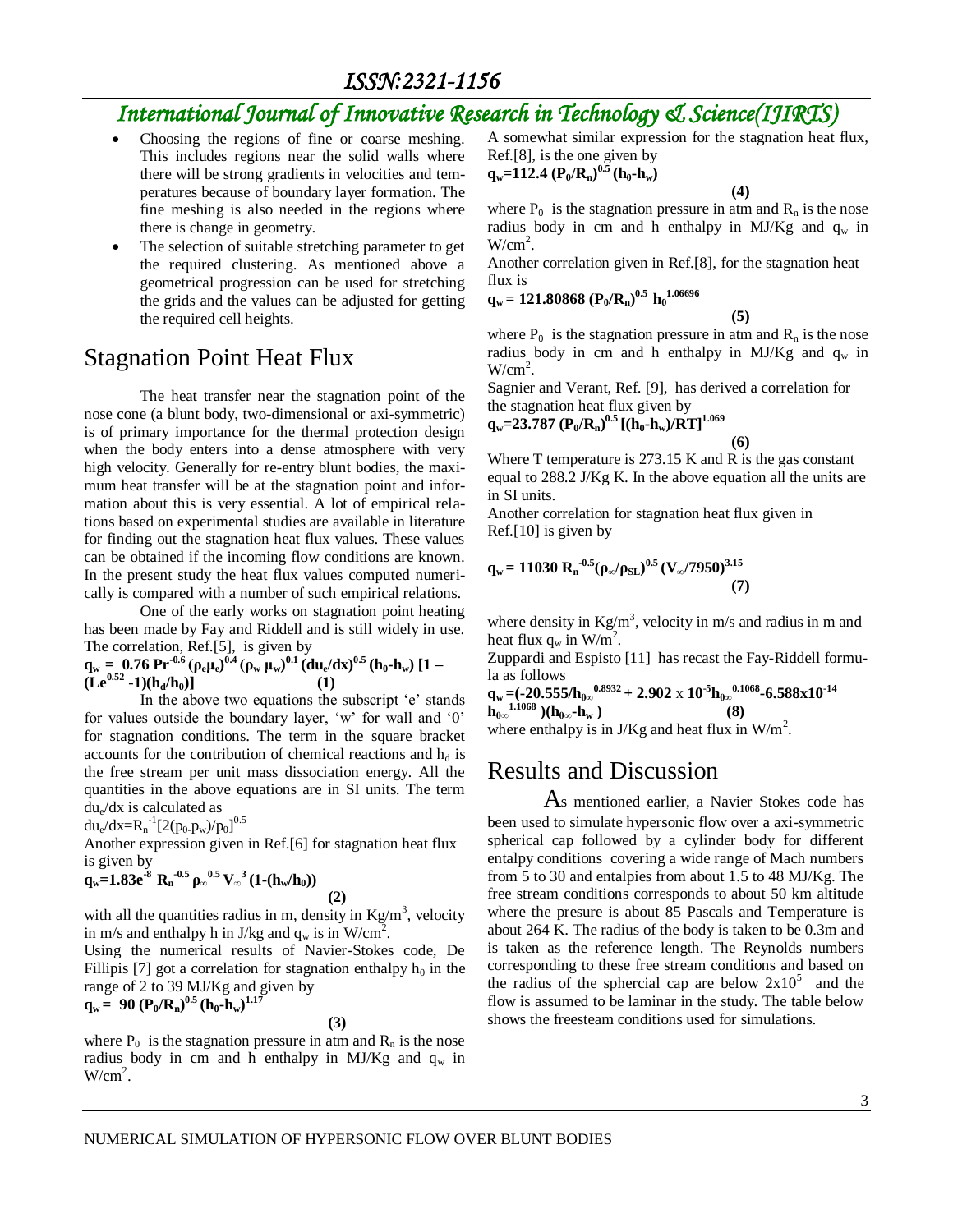## *International Journal of Innovative Research in Technology & Science (IJIRTS)*

| Table 1: Freesteam conditions used for simulations. |                       |                      |  |  |  |  |  |  |  |
|-----------------------------------------------------|-----------------------|----------------------|--|--|--|--|--|--|--|
| $P_{\infty}$ = 85 Pa<br>$T_{\infty}$ = 264 K        |                       |                      |  |  |  |  |  |  |  |
| <b>Mach Number</b>                                  | <b>Total Enthalpy</b> | Reynolds num-        |  |  |  |  |  |  |  |
|                                                     | $(h_0)$ MJ/Kg         | ber                  |  |  |  |  |  |  |  |
| 5                                                   | 1.58                  | $3.3x10^{4}$         |  |  |  |  |  |  |  |
| 10                                                  | 5.55                  | $6.58x10^{4}$        |  |  |  |  |  |  |  |
| 14                                                  | 10.63                 | $9.21 \times 10^{4}$ |  |  |  |  |  |  |  |
| 17                                                  | 15.56                 | $1.12 \times 10^5$   |  |  |  |  |  |  |  |
| 20                                                  | 21.43                 | $1.30x10^5$          |  |  |  |  |  |  |  |
| 22                                                  | 25.88                 | $1.45x10^{5}$        |  |  |  |  |  |  |  |
| 24                                                  | 30.75                 | $1.58x10^5$          |  |  |  |  |  |  |  |
| 26                                                  | 36.04                 | $1.71x10^5$          |  |  |  |  |  |  |  |

28 41.76  $1.84 \times 10^5$ 30 47.9  $1.97 \times 10^5$ 

One of the major requirements in CFD simulation is defining of the initial conditions. If the initial conditions used are closer to the final realistic conditions, faster will be the convergence and can save lot of computer time. In external flow problems the initail solution taken is usually the free stream conditions and in the present study the same technique is used.

Figure 1 shows the computational grid used for the simulation. The grid has got dimensions of 60 points along the body and 80 points normal to the body. The grids are generated using algebraic technques as described above. The height of the first cell from the solid wall is about 10 microns.

One of the important requirement in CFD is the grid independence study which show the sufficiency of the grids used for the simulations. For this purpose, a grid independent study is made with grids increased in both axial and radial directions by about a factor of 1.5. In figure 5 the results obtained with grids 60x80 and 90x120 are shown. It can be seen that the results are very close to each other showing that a grid of 60x80 is sufficient for smulations. For all the Mach numbers the simulations are done with a grid size of 60x80.

Another requirement in CFD is the convergence of the results obtained. Figure 2 show the heat flux distribution for different iterations as shown in the fiures. It can be seen that the results are very well converged as all the three curves are indistingushable from eahc other.

In figures 3,4 and 5 the heat flux and pressure distribution over the body is shown for all the Mach numbers from 5 to 30. The pressure values are given as coefficient of pressure defined in the usual manner with respect to the freestream values. It can be seen from the figures that the heat flux values continuously increase with increse in Mach numbers. In the case of pressure values initially there is a slight increase in pressure coefficient values with increase in Mach nmber, while for higher Mach

numbers the pressure coefficient values are almost same with no appreciable changes. In all the figures it can be seen that the heat flux is maximum at the stagnation point and decreases along the body as the flow expands downstream. In the case of pressure also, the behaivour is same with maxmum pressure at the stagnation point and decreases further donwstream because of the flow expansion.

Figures 6, 7 and 8 show the Mach number, pressure and temperature palettes for different freestream Mach numbers as denoted in the figures. The figures clearly show all the features associated with hypersonic flow over these type of bodies. The pressure and temperatures are non dimesnionlaised with respect to the free pressure and temperatures respectively. The detached shock in front of the body, the decrease in Mach number across the shock, the increase in pressure and temperature across shock etc. are all clearly visible from these pictures. It can also be seen that the stand off distance of detached shock decreases with increasing free stream Mach numbers.

As mentioned earlier, at higher Mach numbers the high temperatures real gas effect is to be considered in the simulation for realistic solutions. In figure 9 the differences in heat flux and pressure distribution between perfect and real gas computation for a Mach number of 5 is shown. It can be seen that there is not much difference in both heat flux and pressure distribution over the body and it is expected also as the temperatures involved in the flow is not very high. In figure 10 the heat flux and pressure distribution between perfect and real gas computation is shown for a Mach number of 30. It can be seen that there is an appreciable increase in heat flux near the stagnation point and there is a slight increase in pressure also near the stagnation region. The heat flux is increased by about 20 percent in the case of real gas. In figures 11,12 and 13 the Mach number, pressure and temperature palettes are shown for mach numbers 5 and 30 and for both perfect and real gas computations. In the case of Mach number 5 case, it can be seen that there is not much difference in all the features between perfect and real gas computations. But there is significant difference in the case of Mach number 30 case between perfect and reals gas computations. It can be seen that the pressure across the shock is higher in the case of real gas case and this is reflected in the pressure distribution as shown above. In the case of temperature the differences are very much higher. In the case of perfect gas computation the temperature across the shock is about 180 times the free stream temperature and in the case of real gas it is about 40 times the free stream temperature only. With a free stream temperature of about 264 K, this figures will be about 45000 K for perfect gas and 9900 K for real gas computations. This reflect in the increse in heat flux on the stagnation point as mentioned earlier. It can also be seen that the shock stand of distance is higher for perfect gas and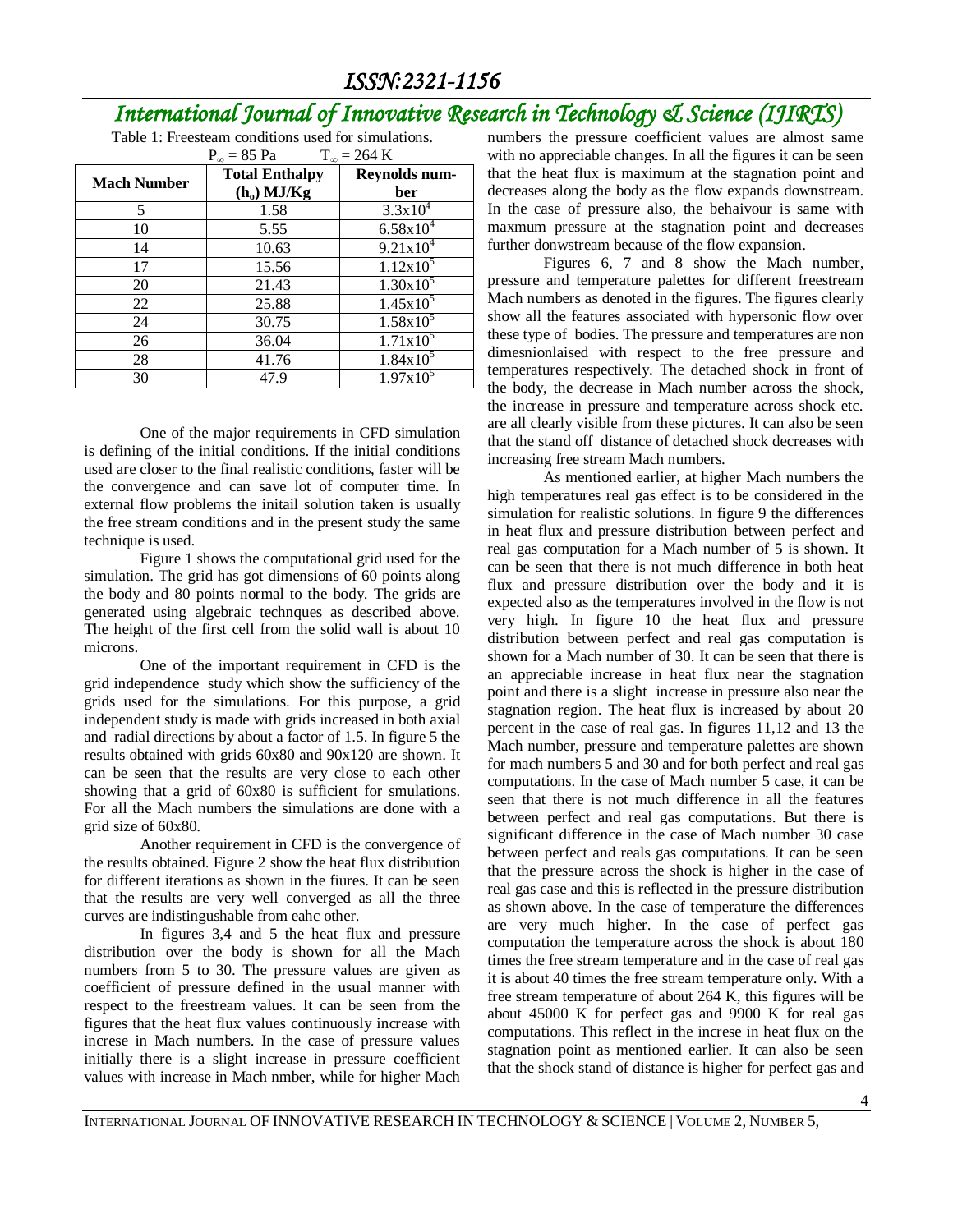## *International Journal of Innovative Research in Technology & Science(IJIRTS)*

smaller for real gas as can be seen clearly from the case of Mach 30 computations.

Finally, as mentioned above the knowledge of the value of stagnation heat flux is an important information for the re-entry problems for thermal protection design of the body. A lot of empirical relations based on experimental and theoretical considerations are given above. The computed stagnation heat flux using the code is compared with the values obtained with the various correlations. In Table 2 the computed values and values obtained from the correlations are shown. In figure 14 the stagnation heat flux value is shown against the total enthalpy of the flow and in figure 15 the heat flux value is shown for various Mach numbers. It can be seen that for low Enthalpy or Mach numbers, the values of all the correlations give same values and is in very good match with computed values. For higher enhalpy values there are differences in different correlation values and the present computations give values some what a middle value among the different correlation values. Except the values using equations (2) and (4) other values are in a good match with the computed values and the differences between the computed values and the correlation values are about  $\pm$  15 percent which is a very good match considering the complexities involved in measuring and computing the heat flux values. The CFD simulations are compared with four experimental data viz. Rose and Stankevice, Rose and Stark, Horton and Yee. These data are taken from Ref [11]. These are given in Figure 16. They show a reasonable match with CFD computations.

Table 2: Stagnation heat flux  $(W/cm^2)$  - CFD & empirical correlation values

| M  | he<br>MJ/<br>Kg | <b>CFD</b> | Eqn. 1 | Eqn. 2 | Eqn.<br>Ã.                       | Eqn. 4 | Eqn. 5 | Eqn. 6 | Eqn. 7 | Eqn. 8 |
|----|-----------------|------------|--------|--------|----------------------------------|--------|--------|--------|--------|--------|
| 30 | 47.9            | 1364.3     | 1200.0 | 1034.6 | 1526.<br>7                       | 988.7  | 1397.1 | 1307.6 | 1163.6 | 1479.1 |
| 28 | 41.76           | 1068.1     | 979.0  | 840.4  | 1203.<br>$\overline{\mathbf{c}}$ | 797.7  | 1118.0 | 1045.0 | 936.3  | 1191.8 |
| 26 | 36.04           | 857.0      | 788.0  | 672.1  | 932.3                            | 633.9  | 880.7  | 821.9  | 741.4  | 943.1  |
| 24 | 30.75           | 691.9      | 625.0  | 527.8  | 724.7                            | 506.4  | 697.1  | 649.4  | 576.2  | 749.8  |
| 22 | 25.88           | 525.7      | 487.0  | 405.8  | 542.6                            | 390.5  | 532.4  | 494.8  | 438.0  | 570.4  |
| 20 | 21.43           | 403.5      | 371.8  | 304.2  | 393.5                            | 292.5  | 397.8  | 365.8  | 324.4  | 460.8  |
| 17 | 15.56           | 234.2      | 237.2  | 185.8  | 227.9                            | 179.1  | 237.9  | 219.0  | 194.4  | 249.2  |
| 14 | 10.63           | 123.8      | 141.5  | 102.8  | 118.9                            | 99.8   | 130.4  | 118.8  | 105.5  | 131.9  |
| 10 | 5.55            | 41.8       | 47.0   | 36.5   | 38.6                             | 36.3   | 46.7   | 41.3   | 36.5   | 42.4   |
| 5  | 1.58            | 4.43       | 4.1    | 3.9    | 3.7                              | 4.4    | 6.1    | 4.6    | 4.1    | 2.9    |

#### Conclusion

The axi-symmetric hypersonic flow over a spherical cap cylinder body is simulated using a compressible Navier- Stokes Solver. Simulations have been done for a number of Mach numbers keeping the free stream pressure and temperature constant. By varying the Mach number from 5 to 30, the incoming flow velocity is changed giving different enthalpies ranging from about 1.5 MJ/Kg to about 48 MJ/Kg. The high temperature real gas effect is considered by simulating the equilibrium flow conditions. The heat flux and pressure distribution over the body is obtained for different simulations and are graphically presented. The Mach number, pressure and temperature palettes shown give the qualitative flow features clearly. The difference between perfect gas and real gas effects are shown graphically. The stagnation heat flux, an important parameter for thermal protection design of the body, is computed with different correlations and compared with the numerically computed values and experimental data.

#### References

- 1. Unnikrishnan, C. and Balu, R. "Development of an Unsteady Navier-Stokes Solver for Aerospace Applications: Phase I Two-dimensional/axi-symetric flows", Rept No. VSSC:TR:355:95, 1995
- 2. Srinivasan, J. , Tannehill, J.C., and Weilmuenster, K.J., "Simplified Curve fits for the Thermodynamic Properties of Equilibrium Air", NASA RP-1181, 1987
- 3. Srinivasan, S. and Tannehill, J.C., "Simplifies Curve Fits for the Transport Properties of Equilibrium Air", NASA Grant NAGI-313, 1987
	- 4. Baldwin, B.L and Lomax, H. "Thin Approximation and Algebraic model for Separated turbulent flows," AIAA Paper No. 78-257, 1978
	- 5. Fay, J.A. and Riddell, F.R., "Theory of stagnation point heat transfer in dissociated air", Journal of Aeronautical Sciences, Vol. 25 p73 1958
	- 6. Whittington, K.T., "A tool to extrapolate thermal re-entry Atmosphere parameters along a body in trajectory space", M.S. Thesis, Raleigh, North Carolina, 2011
	- 7. De Filippis, F. and Serpico, M. " Air high enthalpy stagnation point heat flux calculation", Jl. of Thermophysics and Heat Transfer, Vol. 124, p608, 1998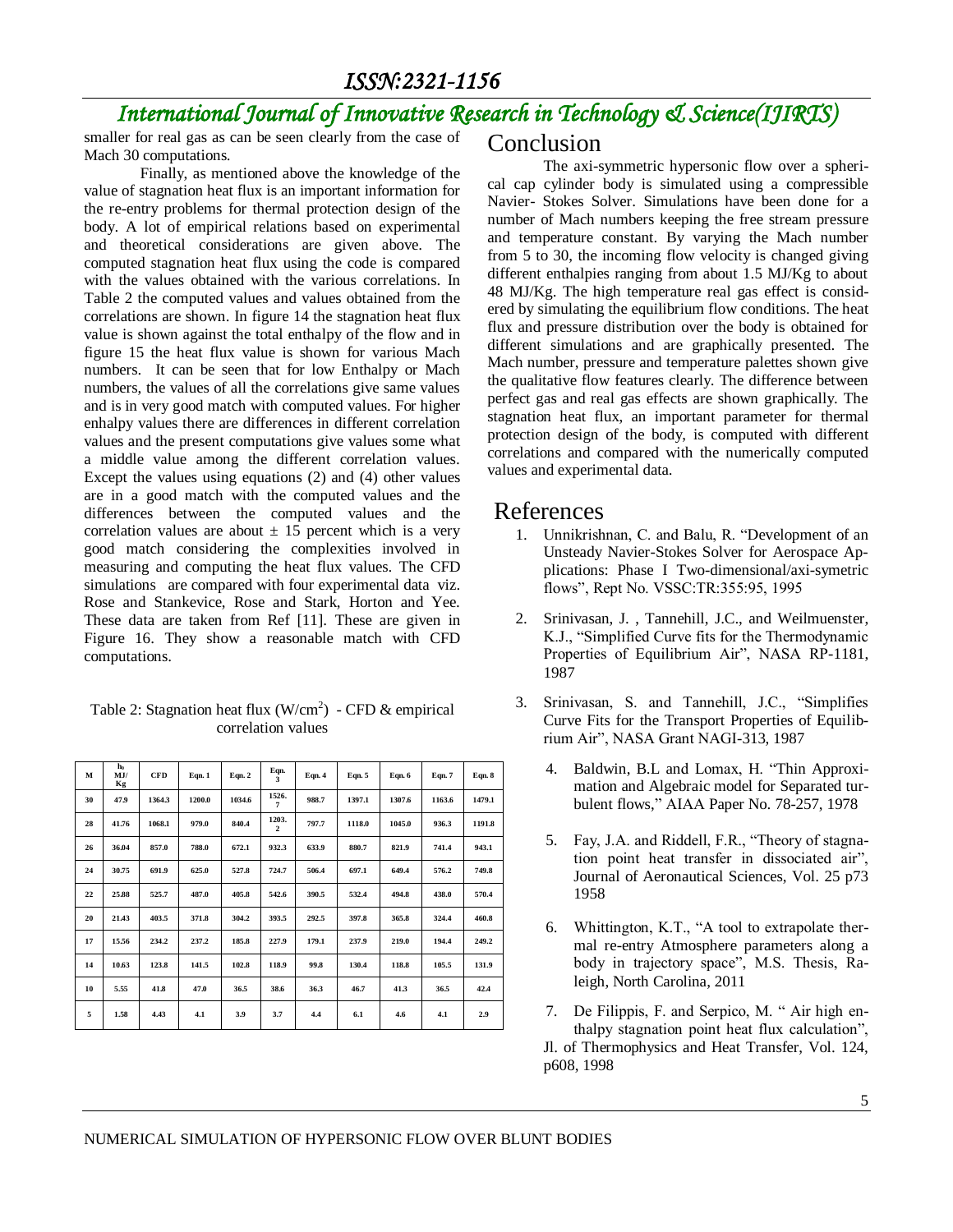## *International Journal of Innovative Research in Technology & Science (IJIRTS)*

- 8. Purpura, C., De Filippis, F., Trifoni,E., Barrera,P and De Gaetano,G., " Comparison between Probe Stagnation point heat flux Measurements and Correlations Formulas in SCIROCCO Plasma Wind tunnel Tests", 18<sup>th</sup> AIAA International Space Planes and Hypersonic Systems and Technologies Conference, September 24-28, Tours France, 2012
- 9. Sagnier, P. and Verant, J.-L., "On the Validation of high enthalpy wind tunnel simulations", Aerospace Science and Technology, Vol 2, n7, p425, 1998
- 10. Hirschel, E.H., "Basics of Aerothermodynamics", Springer, p34, 2008
- 11. Zuppardi, G. and Esposito, A. "Recasting the Fay-Riddell formulae for computing Stagnation point Heat Flux", Proc Instn Mech Engrs Vol. 214 Part G p115, 2000



Figure 3: Convergence of heat flux distribtuion



Figure 4a: Heat flux distribution at M=5-17







100 150 <sub>20</sub> 250 <sub>30</sub> <sub>35</sub>  $40^{1}$ 450 500

 $\,\sigma$ 

wheat Flux (W/cm<sup>2</sup>)<br> $\frac{1}{2}$ <br> $\frac{1}{2}$ 

Figure 1: Computational grid over the sphere-cylinder body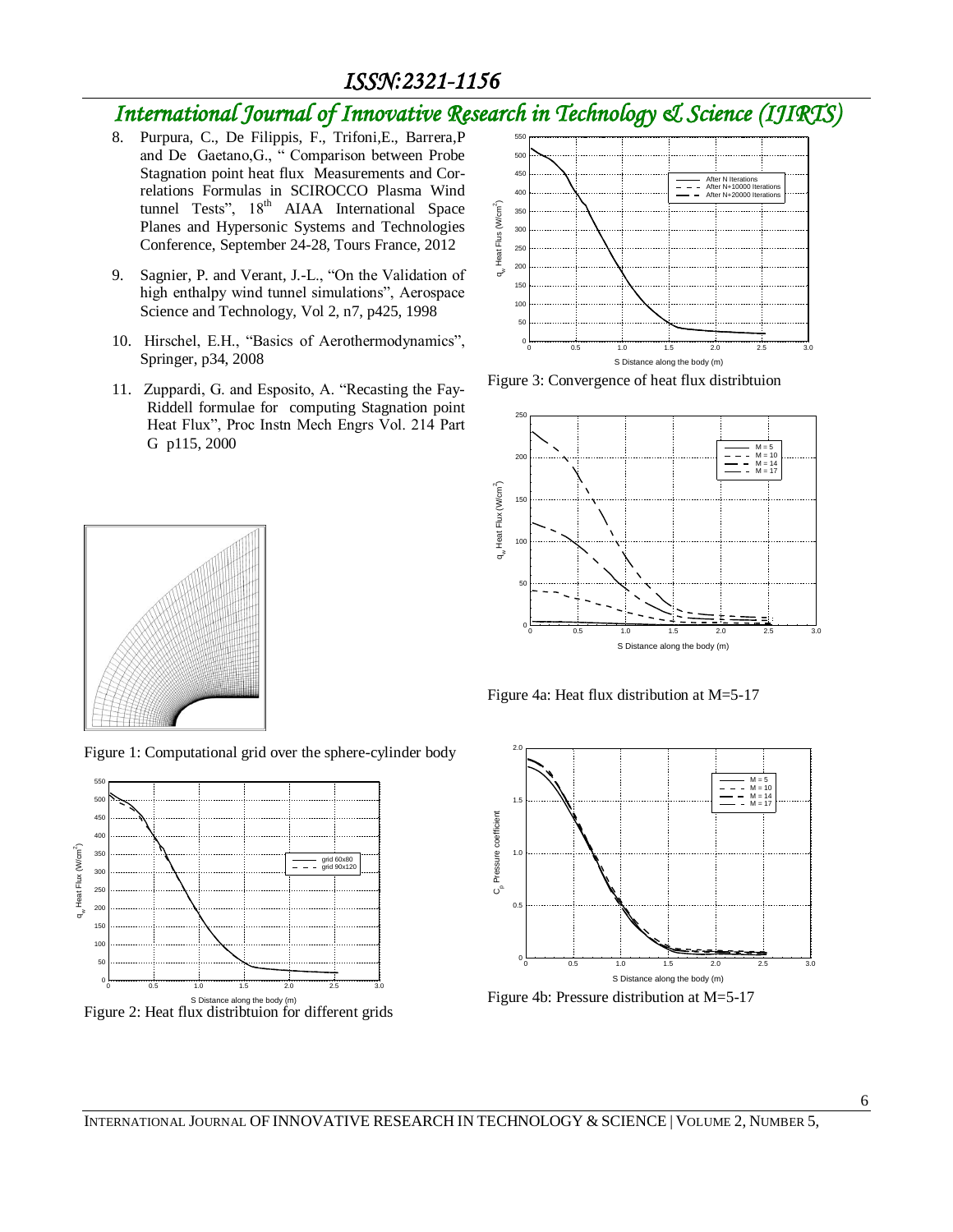*International Journal of Innovative Research in Technology & Science(IJIRTS)*



Figure 5a: Heat flux distribution at M=17-24



Figure 5b: Pressure distribution at M=17-24



Figure 6a: Heat flux distribution at M=24-30



Figure 6b: Pressure distribution at M=24-30



Figure 7: Mach Number Palettes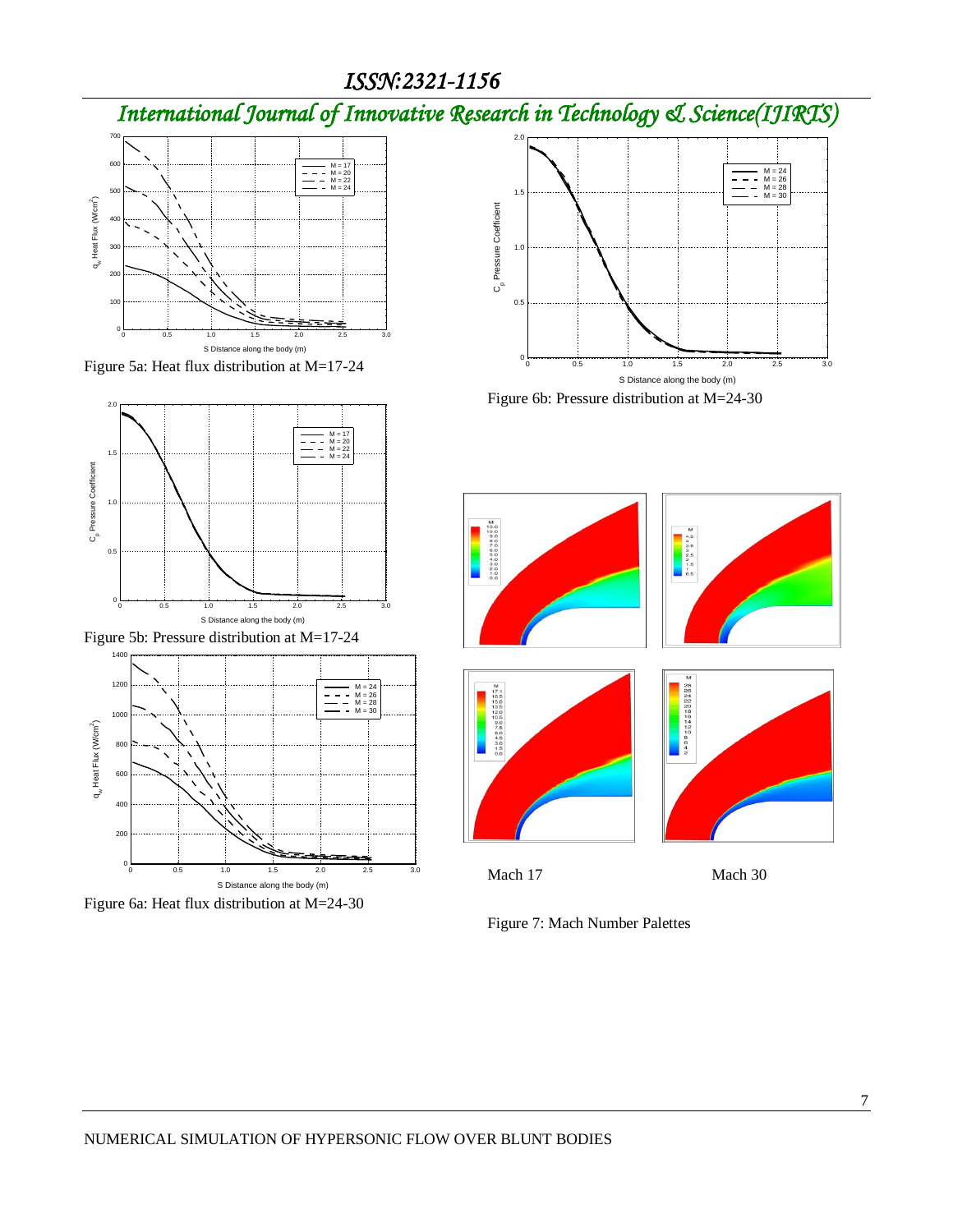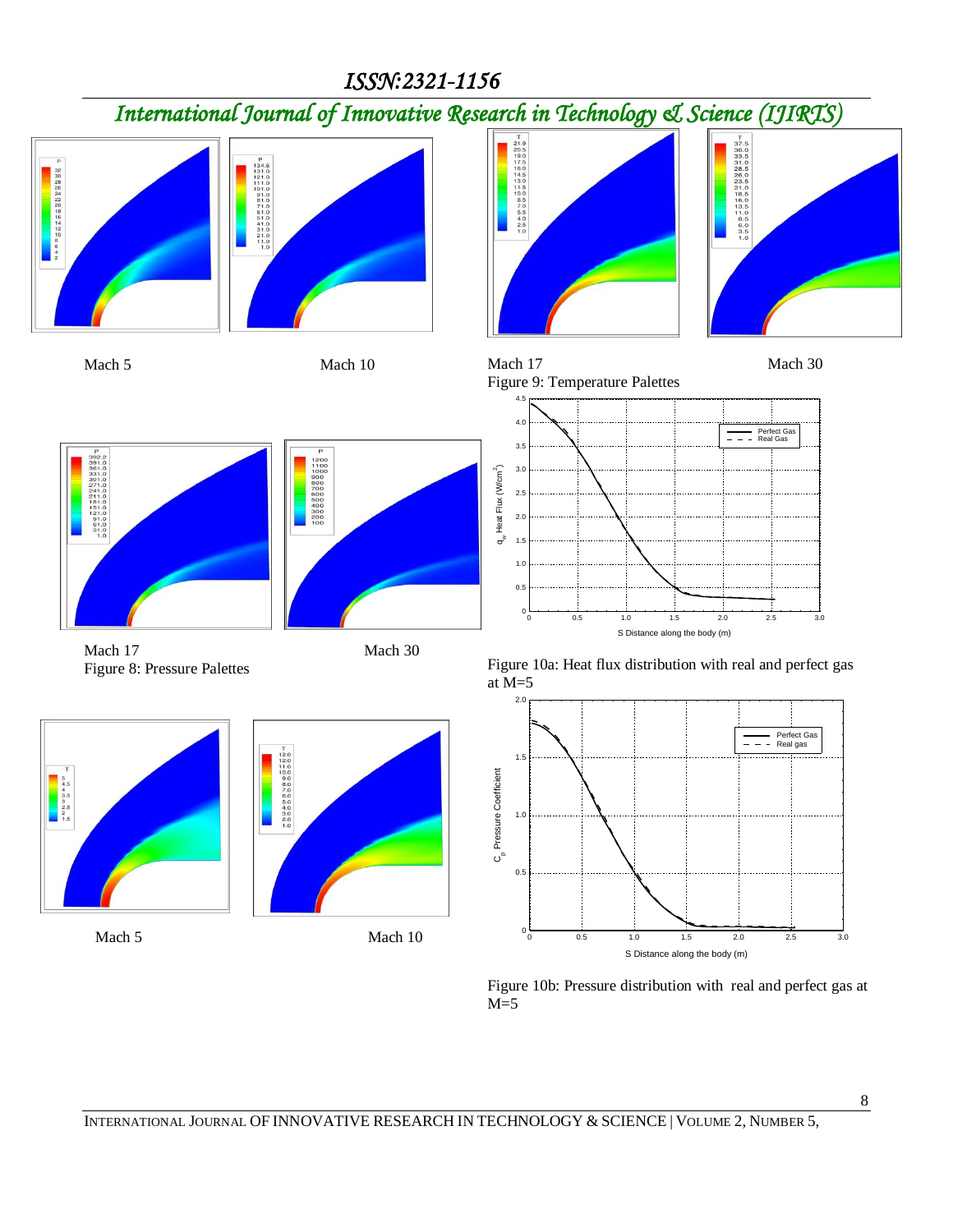*International Journal of Innovative Research in Technology & Science(IJIRTS)*







Figure 11b: Pressure distribution with real and perfect gas at M=30



Mach 5 Perfect Gas Mach 5 Real Gas



Mach 30 Perfect Gas Mach 30 Real Gas Figure 12: Mach palettes for perfect and real gases





Mach 5 Perfect Gas Mach 5 Real Gas







Mach 30 Perfect Gas Mach 30 Real Gas Figure 13: Pressure palettes for perfect and real gases